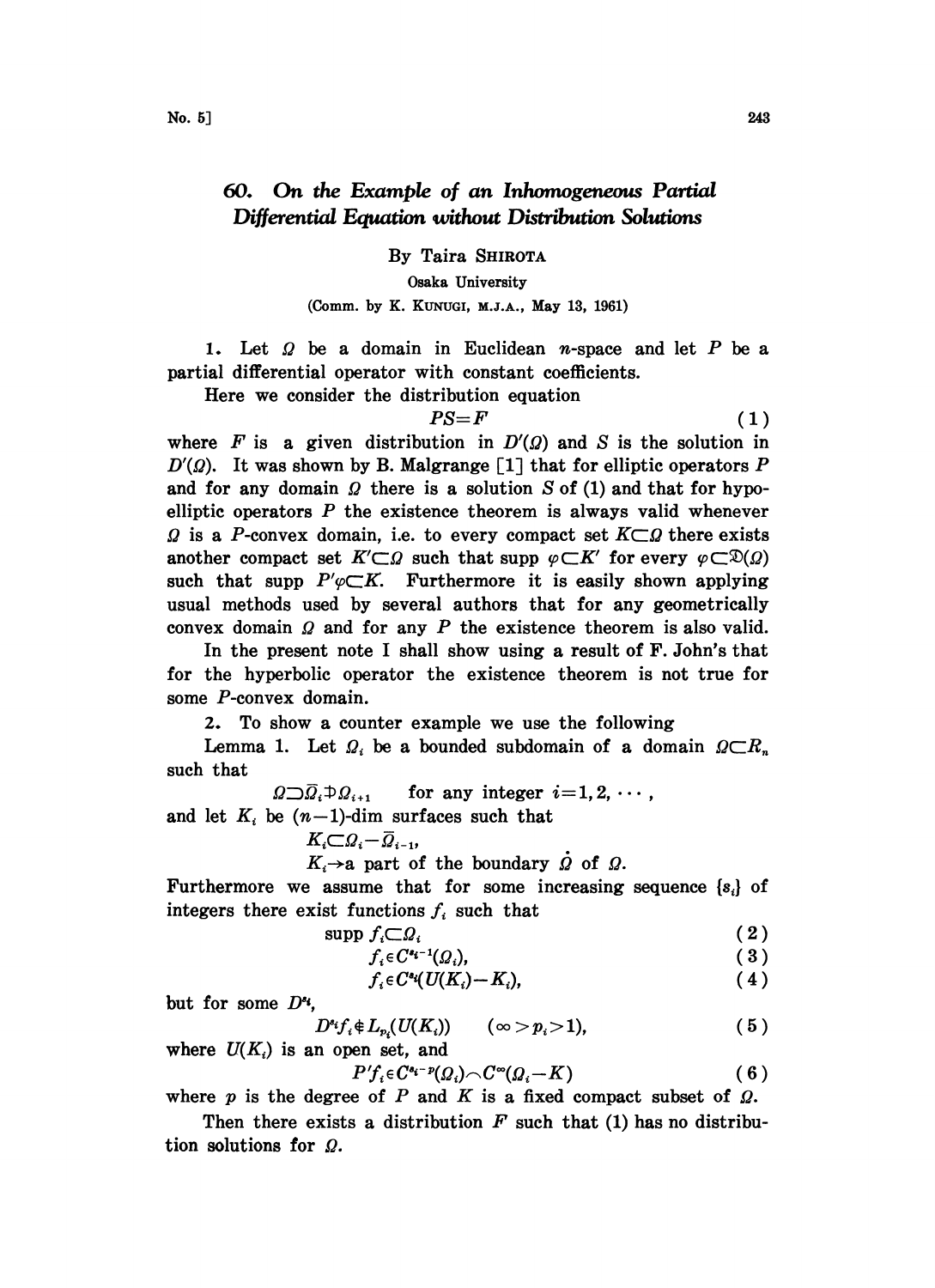244 **Саясная Саясная Саясная Саясная Саясная Саясная Саясная Саясная Саясная Саясная Саясная Саясная Саясная С** 

Proof. First of all we show that there exists distribution  $F_i$  of order  $s_i$  such that supp  $F_i \subset \mathbf{a}$  small open set  $U(K_i)$  and

 $F_i(f_i^*\varphi_i)\to\infty$  as  $\varepsilon\to 0$ , (7) where  $\varphi_i$  is a C<sup>--</sup>function such that  $\varphi_i(x)=\varepsilon^{-n}\varphi(\varepsilon^{-1}x), \varphi(x)\geq 0$ , supp  $\varphi$  $\subset$ {x | |x| < 1} and  $\int \varphi(x)dx=1$ .

For if we assume that for any  $g \in L_{p}(U(K_i))$ 

$$
\Big|\int\limits_{U(K_\ell)}\!\! g(x)(D^{s_\ell}(f^*_*\varphi_\cdot))(x)dx\Big|<\alpha
$$

for any  $\varepsilon$  and for some  $\alpha$ . Then  $\{D^*(f^*\varphi_\epsilon) | \varepsilon \to 0\}$  is bounded in  $L_{p_\epsilon}$  $(U(K_i))$ . Since  $L_{p_i}$  is reflexive, there exists a subsequence of the sequence such that it converges weakly to some  $\phi$  in  $L_{p_i}(U(K_i))$ . Then we see from (4) that  $\phi(x)=D^{s_i}f_i$  for a.e.  $x \in U(K_i)-K_i$  and therefore that  $D^i f_i \in L_{p_i}(U(K_i))$  which contradicts (4) and (5).

Setting  $F_i=(D'^{e_i})g$  for some  $g \in L_{p_i}(U(K_i))$ , we see the relation (7). Let  $F=F_1+F_2+\cdots$ . Then from the properties of  $K_i$ , we see that  $F \in \mathcal{D}'(\Omega)$ .

Now we assume that there exists a distribution  $S \in \mathcal{D}'(Q)$  such that  $PS=F$ . Then  $S(P'\varphi)=F(\varphi)$  for any  $\varphi\in\mathfrak{D}(\Omega)$ . Therefore for some neighbourhood N of 0 in  $\mathfrak{D}(Q)$ , if  $P'\varphi \in N$ , then

$$
|F(\varphi)|{\leqq}1.
$$

On the other hand from  $(6)$  it follows that there exist a k and  $\delta_k$  such that

$$
P'(\delta_k f_k^* \varphi_i) = \delta_k (P' f_k)^* \varphi_i \in N \qquad (\varepsilon \leq \varepsilon_k)
$$

 $P'(\delta_k f_k^* \varphi_i) = \delta_k (P' f_k)^* \varphi_i \in N$  ( $\varepsilon \leq \varepsilon_k$ ).<br>Furthermore from (2) and (3) it follows that for some  $\beta > 0$ ,  $|(F_1+F_2+\cdots+F_{k-1})(\delta_kf_k^*\varphi_\epsilon)|<\beta$  for  $\varepsilon\rightarrow 0$ 

and from (7) that for some  $\varepsilon_k$ 

$$
|F_{k}(\delta_{k}f_{k}^{*}\varphi_{\epsilon_{k}})|\geq 2+\beta.
$$

Therefore we see that for some  $\varepsilon_k$ 

$$
F(\delta_k f_k^* \varphi_{\varepsilon_k})|\!\geq\! 2,
$$

which is a contradiction.

**Lemma 2.** Let 
$$
P = \frac{\partial^2}{\partial t^2} - \frac{\partial^2}{\partial x_1^2} - \frac{\partial^2}{\partial x_2^2}
$$
 and  $x = (x_1, x_2)$ . Then for

any integer  $m>0$  there exists solution  $g_m$  such that

$$
Pg_m = 0 \text{ in } R_3,\tag{8}
$$

$$
g_m \text{ is analytic for } r = \sqrt{(x_1^2 + x_2^2)} < 1,
$$
\n
$$
(9)
$$
\n
$$
(10)
$$

 $g_m(t, x) \in C^m$  (10)

$$
g_m(t, x) \in C^{m+1} \quad \text{for} \quad r > 1,
$$
 (11)

and for some  $D^{m+1}$ ,  $|D^{m+1}g_m(0,x_i)|\rightarrow\infty$  for some sequence  $x_i(|x_i|+1)$ where  $x_i$  converges to a point x which lies in an arbitrary small neighbourhood of  $(0, 1, 0)$ .

This lemma is proved by  $F.$  John  $[2]$ .

3. Counter example. Let  $\Omega_0$  be the cylinder  $\subset R^3$  such that  $(t, x)$